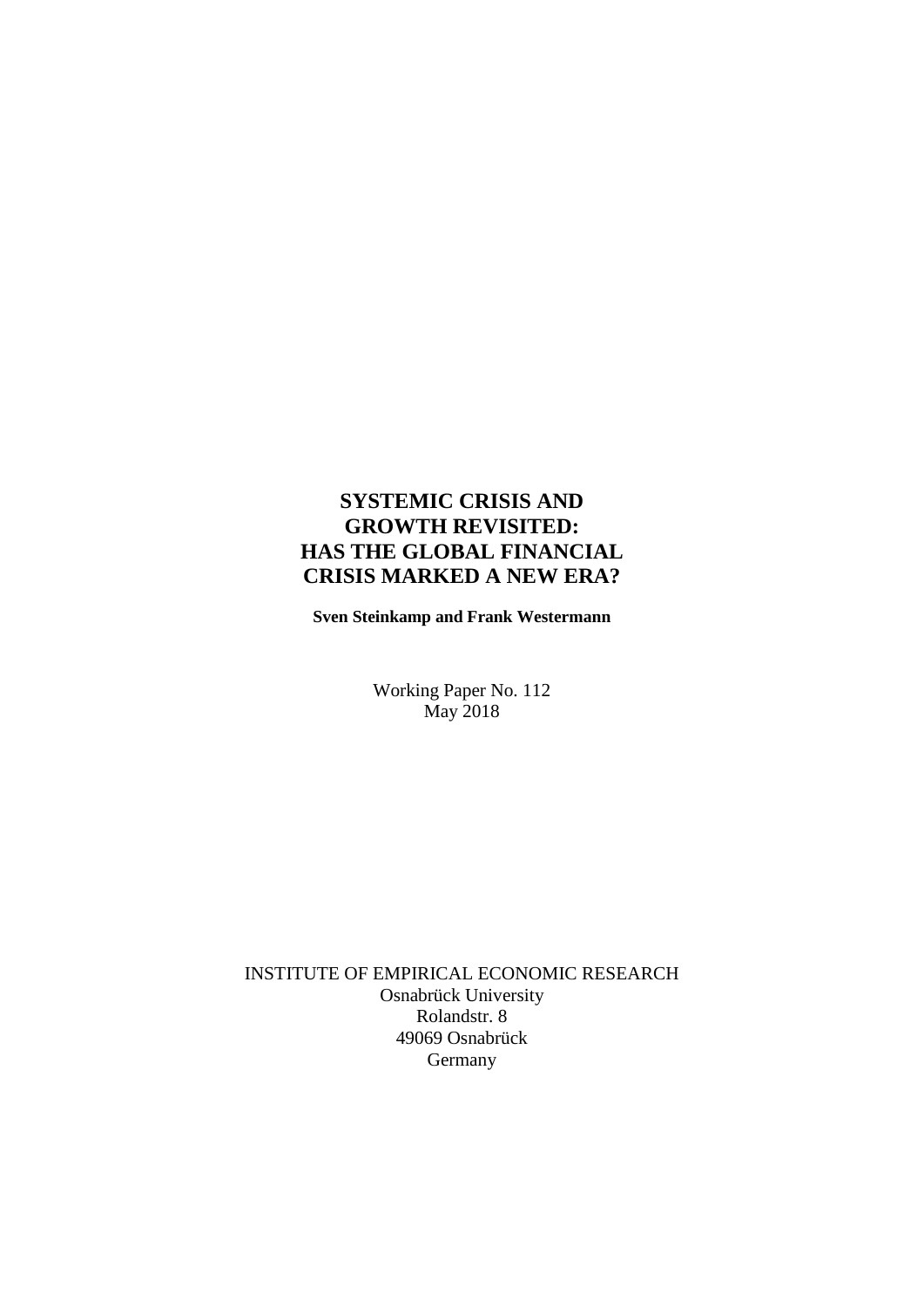# SYSTEMIC CRISIS AND GROWTH REVISITED: HAS THE GLOBAL FINANCIAL CRISIS MARKED A NEW ERA?

Sven Steinkamp<sup>a</sup> and Frank Westermann<sup>b</sup>

### **ABSTRACT**

Occasional crises have been shown to be part of growth enhancing mechanism (see Rancière, Tornell and Westermann, 2008). In this paper, we document that neither the stereotypical case study of India vs. Thailand, nor the benchmark growth-regression in this earlier research support this result anymore when updating the sample by one decade that includes the Global Financial Crisis, 2007/8. We analyze the time-varying nature of this relationship in rolling regressions and an historical dataset. In the subset of countries with enforceability problems, we find that the link between occasional crisis, measured by the negative skewness of credit growth, and per-capita output growth still remains intact.

KEYWORDS: Long-Term Growth; Systemic Crisis; Financial Liberalization JEL-CODES: F34; O43; G01

-

a Sven Steinkamp (corresponding author), Institute of Empirical Economic Research, Osnabrück University, D-49069 Osnabrück, Germany, E-mail: sven.steinkamp@uni-osnabrueck.de.

<sup>&</sup>lt;sup>b</sup> Frank Westermann, Institute of Empirical Economic Research, Osnabrück University, D-49069 Osnabrück, Germany; E-mail: frank.westermann@uni-osnabrueck.de.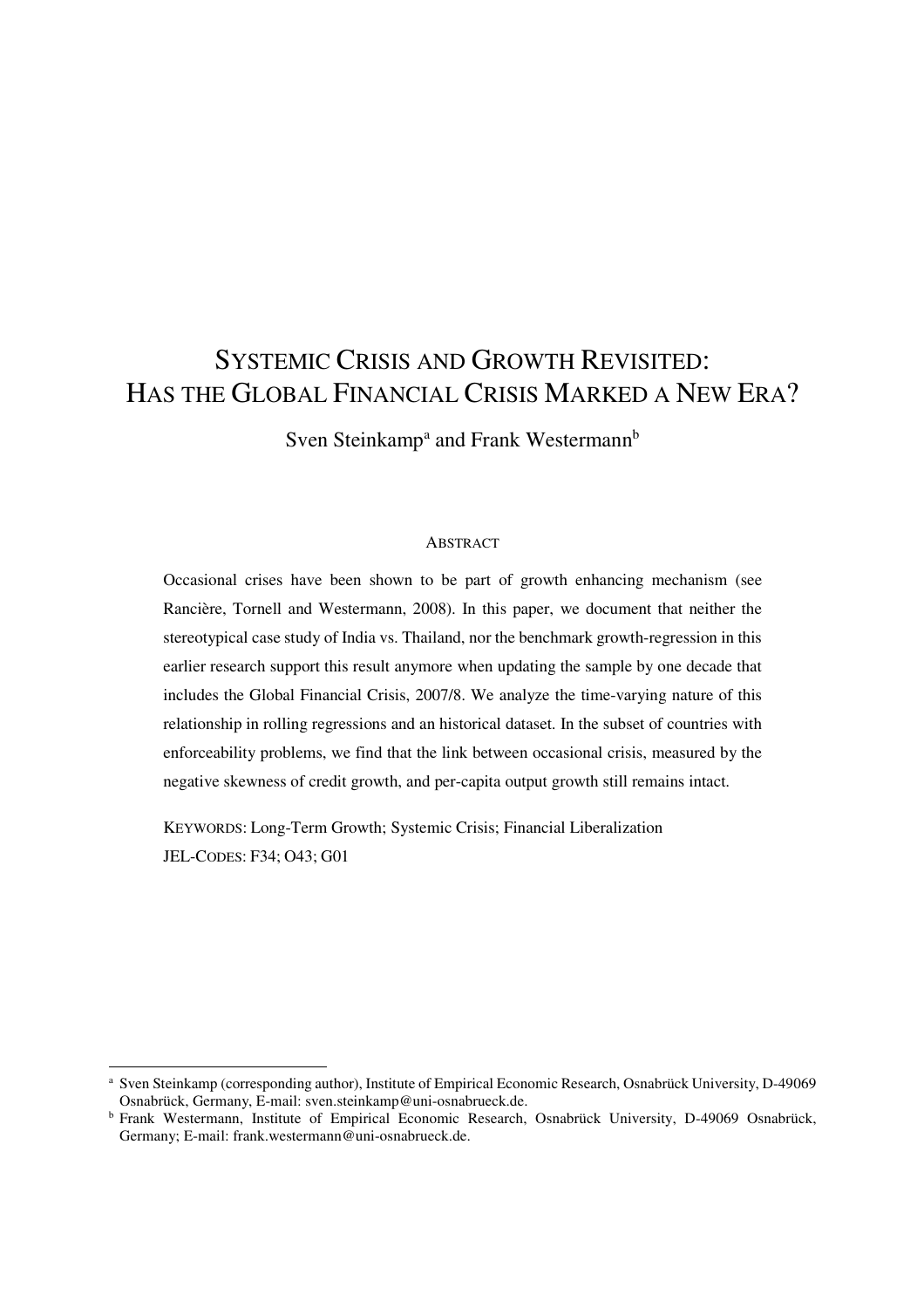#### **1. Introduction**

Ten years ago, just before the beginning of the global financial crisis, Rancière et al. (2008) established that countries with occasional crisis have grown faster than other countries in the long run.<sup>1</sup> In their analysis, key pieces of evidence included a two-country comparison of India and Thailand, stereotypical cases of closed and open economies, and a Barro-type growth regression. This evidence indicated that countries with negative skewness in real credit growth were characterized by higher per-capita-output growth. Updating this evidence a decade later, we show that both have disappeared: India overtook Thailand in terms of per-capita growth and the coefficient on skewness collapsed in size and statistical significance (see Figure 1 and Table 1, below).



1980 = 100. Data source: World Bank WDI.

Does the slow-and-steady school of economic development win after all? Has the global financial crisis not entailed the positive aspects on long-term growth associated with previous crises?<sup>2</sup> In this paper, we address these questions, by looking at subsets of countries and time periods, including a historical dataset going back to the 1870s.

<sup>1</sup> See also Tornell, Westermann and Martinez (2003) and Tornell and Westermann (2005) and Rancière and Tornell (2016). More generally, the existence of a positive empirical link between financial liberalization and economic growth is well recognized in the literature (see, among others, Bekaert et al., 2005; Henry, 2007; Quinn and Toyoda, 2008).

<sup>2</sup> More recently, some studies have argued that "too much finance" may be detrimental for growth, as least after a certain threshold (e.g., Law and Singh, 2014; Arcand et al., 2015). See also, Popov (2018) for a critical literature review on the link between finance and growth.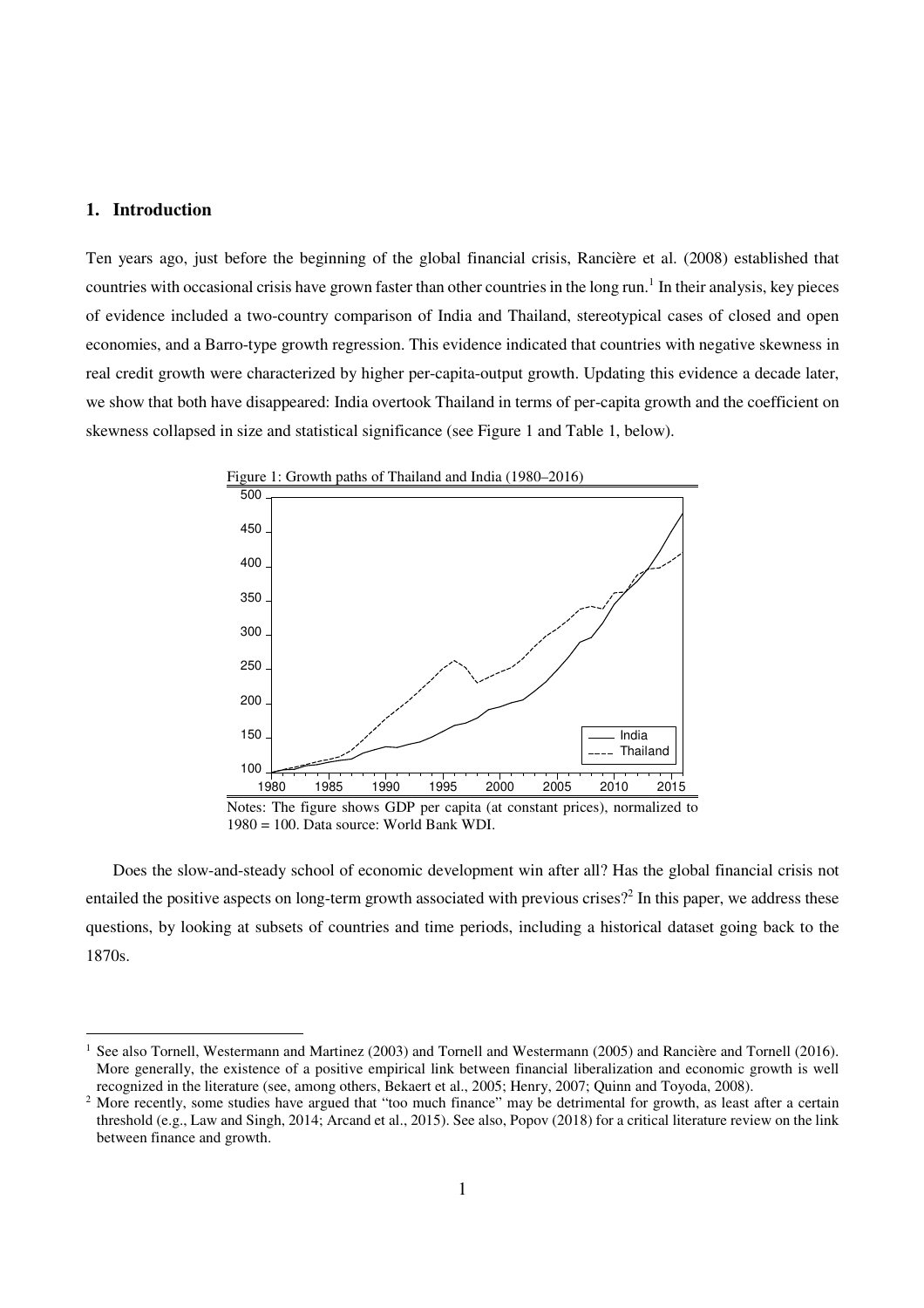Our first finding is that the coefficient not only declines when adding the last decade, but also continuously declined in the post-World War II samples. It was strongest in the sample from 1961 to 1980, and gradually decreases in size when adding further 10-year windows. When adding the latest decade from 2001 to 2010, the size of the coefficient is roughly cut in half and it turns statistically insignificant. This is a first indication that the global financial crisis was not unique; rather, it appears to be part of a long-term trend of a declining link between occasional systemic crises and economic growth.

To analyze this pattern more systematically, we estimate a rolling panel regression with non-overlapping windows. The results not only confirm a (weak) downward trend in the coefficient, but also document a strong cyclical pattern. Around some crisis episodes, such as the Latin American crisis in the mid-1990s, as well as following the global financial crisis in 2007/8, the size of the coefficient declines and becomes insignificant. For the majority of the sample periods, however, including the most recent window from 1987 to 2016, the coefficient is significant at the 5% level.

As a next step, we consider different sample splits. Consistent with the theoretical model and empirical results of Rancière et al. (2008), the effect is strongest in liberalized countries with only a moderate degree of contract enforceability. In this set of countries, it is always significant, even in the sample that ends in 2010. The mechanism described in the theoretical model, where taking systemic risk is a second-best policy for countries with enforceability problems, thus appears to be intact despite the insignificant full-sample findings.

We also update the regressions in a historical dimension. We use the dataset of Jordà et al. (2017), composed of 17 countries that can be considered high-enforceability countries from today's perspective, but which were classic emerging-market economies before World War I. We find the same downward trend in the magnitude of coefficients over a longer term. The strongest impact of skewness on growth is observable in the pre-World War I period.

Summing up, all findings suggest that the disappearance of a significant skewness term in the 1961–2010 regression is unlikely to be a unique result of the global financial crisis. Instead, the link between systemic risk taking and growth only applies to a special set of countries: financially liberalized economies with enforceability problems. Over time, more and more countries evolve by pursuing the first–best strategy. They have built institutions resilient to the theoretical mechanism described in Rancière et al.  $(2008)$ .<sup>3</sup> The stunning growth performance of India in recent years would in this context have a different interpretation: Beginning in the mid-1990s, India started a gradual process of reforms, including the liberalization of its financial markets,<sup>4</sup> and it is beginning to reap the benefits in terms of higher growth.

<sup>&</sup>lt;sup>3</sup> See Levine (2000) for evidence on the role of contract enforceability for growth.

<sup>4</sup> See, e.g., Kletzer, 2004; Gupta et al., 2015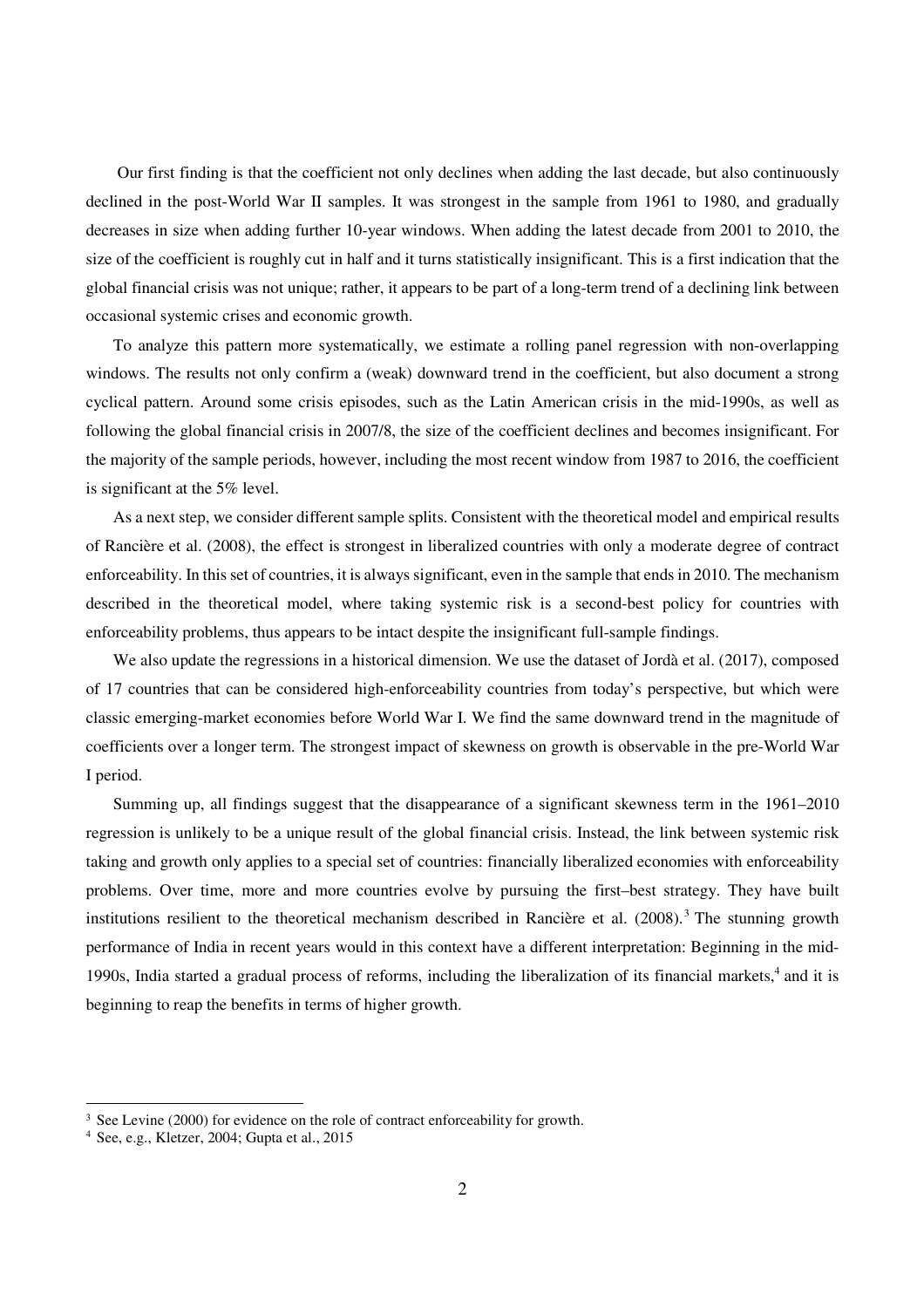#### **2. Regression Analysis**

#### *Data and Methodology*

Our work closely resembles the empirical approach of Rancière et al. (2008) with respect to the methodology, sample choice and data sources. We update the dataset wherever new observations are available. The updated sample consists of the same 58 countries and now covers a time span of 56 years (1961–2016).

The link between skewness and real per-capita GDP growth is analyzed using a standard Barro-type growth regression estimated in non-overlapping 10-year windows using feasible generalized least squares. The regression equation is given by

$$
\Delta y_{it} = \gamma X_{it} + \beta_1 \mu_{\Delta B_{it}} + \beta_2 \sigma_{\Delta B_{it}} + \beta_2 s k_{\Delta B_{it}} + \omega_t + \varepsilon_{it},
$$

where  $\Delta y_{it}$  is the average growth rate of real GDP per capita,  $X_{it}$  a vector of standard controls including initial per capita income and secondary schooling,  $\omega_t$  time fixed effects,  $\varepsilon_{it}$  the (presumably heteroscedastic) error term and, finally,  $\mu_{\Delta B_{it}}$ ,  $\sigma_{\Delta B_{it}}$  and  $sk_{\Delta B_{it}}$  the first three statistical moments of the growth rate of real bank credit to private firms. The skewness of credit growth,  $sk_{\Delta B_{it}}$  – our main variable of interest – has been found to be negatively correlated with growth in the earlier study. As negative skewness of credit growth is largely driven by outliers caused by occasional financial crises, this negative correlation is taken as evidence of the positive longrun link between financial crises and growth.

#### *The post-global-financial-crisis (GFC) period*

We start our analysis by updating the benchmark regression of Rancière et al. (2008) by one decade, from 2001– 2010. Column (1) of Table 1 shows that most coefficients of the regressions remain unchanged. The mean and variance of credit growth have the expected positive and negative signs, respectively. Also, the effects of conditional convergence, captured by the initial real GDP, and the effects of human capital, proxied by secondary enrollment rates, remain statistically significant. A notable exception is the skewness variable that turns insignificant. Also, its point estimate is reduced by more than half compared the original time window from 1961 to 2000, which is replicated in Column (2).

Interestingly, the reduced point estimate is not only a feature of the latest sample extension, but is also visible when reducing the sample further by dropping additional decades. The largest point estimate arises in the shortest sample, from 1961 to 1980, and it gradually declines when adding further decades. Finally, in the full sample, it is smallest and becomes statistically insignificant.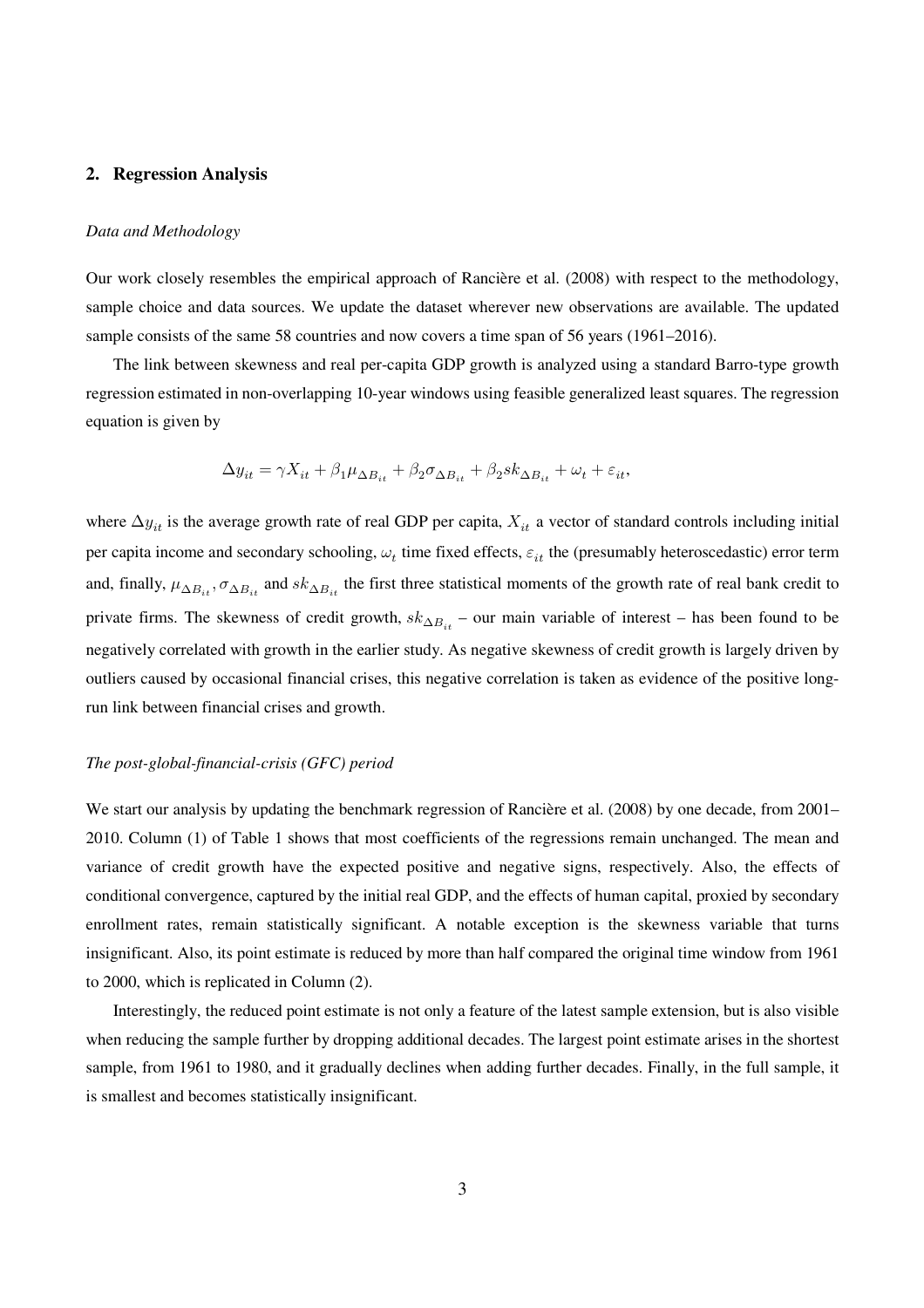#### Table 1: Skewness and Growth (1961–2010)

| Dependent Variable: Real GDP per capita growth [%] |             |              |              |             |  |
|----------------------------------------------------|-------------|--------------|--------------|-------------|--|
|                                                    | (1)         | (2)          | (3)          | (4)         |  |
| Variables                                          | 1961-2010   | 1961-2000    | 1961-1990    | 1961-1980   |  |
| Real Private Credit Growth – mean                  | $0.148***$  | $0.166***$   | $0.193***$   | $0.169***$  |  |
|                                                    | (11.09)     | (13.47)      | (13.72)      | (9.74)      |  |
| Real Private Credit Growth – standard deviation    | $-0.039***$ | $-0.037***$  | $-0.050***$  | $-0.042***$ |  |
|                                                    | (5.66)      | (6.02)       | (6.72)       | (4.61)      |  |
| Real Private Credit Growth – skewness              | $-0.094$    | $-0.221$ *** | $-0.238***$  | $-0.335***$ |  |
|                                                    | (1.50)      | (3.38)       | (2.92)       | (3.62)      |  |
| Initial real GDP per capita (logged)               | $-0.000***$ | $-0.000***$  | $-0.000$ *** | $-0.000***$ |  |
|                                                    | (4.91)      | (5.35)       | (3.44)       | (4.69)      |  |
| Initial Secondary Schooling [%]                    | $0.014***$  | $0.019***$   | $0.018***$   | $0.024***$  |  |
|                                                    | (4.52)      | (6.86)       | (5.24)       | (6.11)      |  |
| Constant                                           | $2.153***$  | $1.759***$   | $1.653***$   | $1.644***$  |  |
|                                                    | (10.16)     | (8.80)       | (8.79)       | (8.56)      |  |
| Countries/Observations                             | 58/258      | 58/208       | 58/150       | 58/95       |  |

Notes: Columns show panel regressions of nonoverlapping 10-year windows, estimated using feasible generalized least squares. All specifications include time fixed effects and a constant. Heteroscedasticity-robust *z*-values are reported in parenthesis. \**p* < 0.1; \*\**p* < 0.05; \*\*\**p* < 0.01. Data sources: See Appendix A.

#### *Rolling regressions and cyclical ups and downs*

As a next step, to exploit the full dataset, we estimate a rolling regression based on three non-overlapping 10-year windows. In Figure 2, one can see that the skewness-and-growth relationship is quite stable over time. The skewness variable is statistically significant in the majority of the periods, but some intervals exist, where it is only borderline significant at the 10% level, or statistically insignificant. This includes the sample sets starting in the 1980s and ending somewhere close to the global financial crisis.

This finding suggests a potential end-point problem in crisis–and–growth regressions. Samples that have a severe financial crisis towards the end of the sample may not be able to fully capture the underlying mechanism. For instance, when a sharp downturn happens towards the end of the sample, the usual rebound following the crisis would be missed.

As Figure 2 shows, this rebound effect has indeed taken place somewhere after the turmoil of the post-crisis years from 2009 to 2013. The samples starting in the mid-1980s, and ending 2014 to 2016, again display the significant link between skewness of real credit growth and per-capita income growth.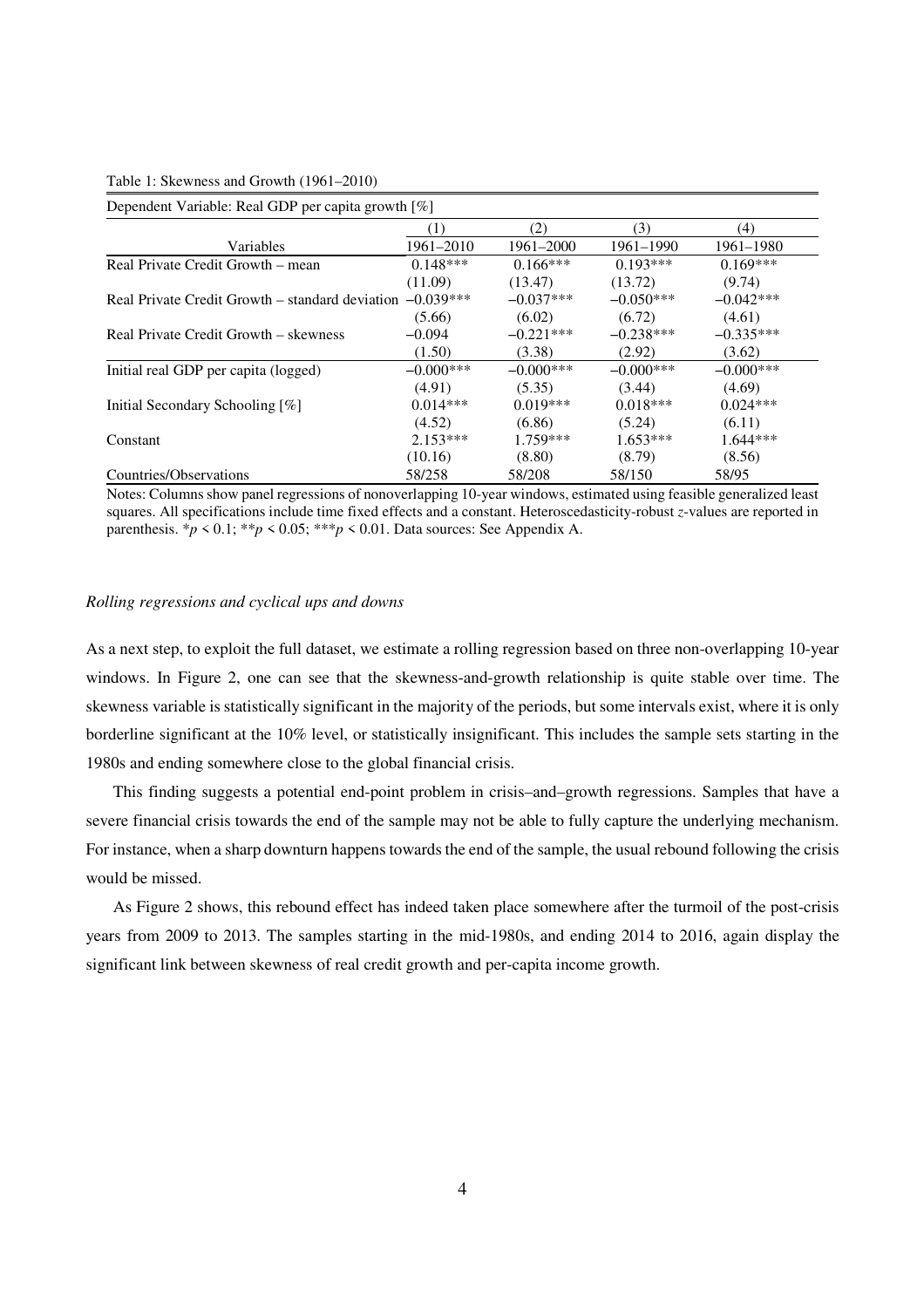Rolling skewness coefficient



Notes: The solid line reports the rolling point estimates of the skewness coefficient, 1990– 2016. The dashed lines represent the two standard-errors band around the coefficients. Coefficients are estimated based on the specification of Table 1, albeit in rolling  $3 \times 10$  year nonoverlapping windows. The number of observations ranges between 148 and 167. Data sources: See Appendix A.

#### *The roles of contract enforceability and financial liberalization*

Another way to explore the insignificant results of the updated benchmark regression, in Table 1, Column (1), is to consider subgroups of countries. The theoretical model predicts that only countries that (i) have a moderate degree of enforceability problems (MECs) and (ii) have liberalized financial markets (LIB) would benefit from systemic risk taking.

As Table 2 shows, the effect of skewness on growth is indeed stronger when confining the analysis to liberalized MECs. The interaction-term variables, reported in Column (1) for the original 1961–2000 sample and Column (2) for the updated period, 1961–2010, both have negative signs ( $\gamma_{2a}$ ) and are significant at 5 and 10%, respectively. Furthermore, skewness is statistically insignificant, with a point estimate close to zero for the remaining countries  $(\gamma_1)$ .

The total impact of skewness on growth for liberalized MECs, as documented by a Wald-test on the coefficients ( $\gamma_1 + \gamma_2$ ), is negative and statistically significant at the 1% level in both cases. Thus, for this group of countries, also in the updated sample, the positive relationship between systemic crisis and growth still holds.

When considering the skewness interaction with dummy variables for MECs or financially liberalized countries only, the interaction terms  $\gamma_{2b}$  and  $\gamma_{2c}$  are insignificant. Nevertheless, the full impact of skewness on growth,  $(\gamma_1 + \gamma_2)$ , for the two subgroups of countries, is again negative and statistically significant in all cases.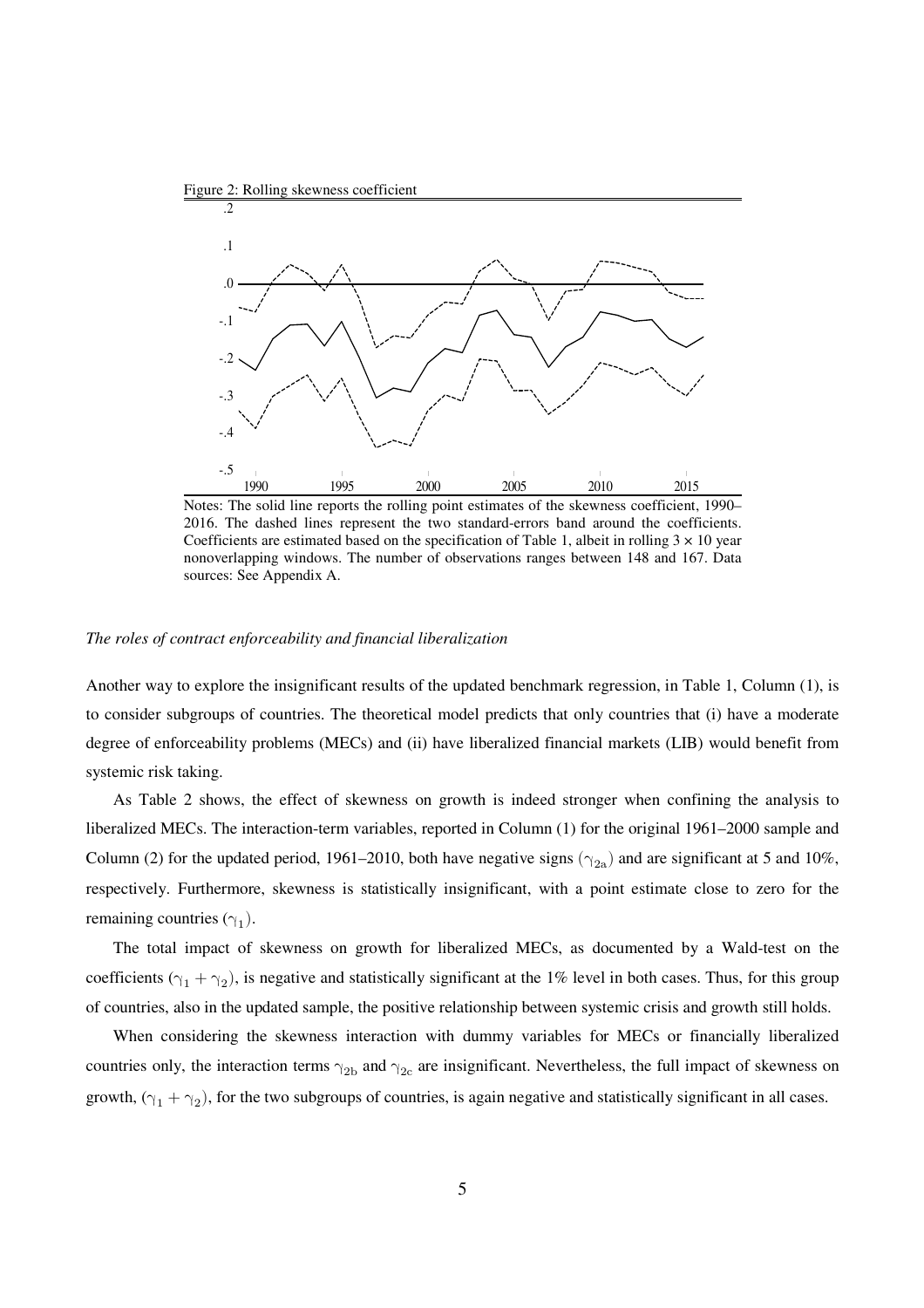|                                                    | (1)         | (2)         | (3)         | (4)         | (5)         | (6)         |
|----------------------------------------------------|-------------|-------------|-------------|-------------|-------------|-------------|
| Variables                                          | 1961-2000   | 1961-2010   | 1961-2000   | 1961-2010   | 1961-2000   | 1961-2010   |
| Real private credit growth - mean                  | $0.127***$  | $0.135***$  | $0.125***$  | $0.133***$  | $0.134***$  | $0.132***$  |
|                                                    | (8.80)      | (10.57)     | (9.16)      | (10.59)     | (11.38)     | (10.36)     |
| Real private credit growth – standard deviation    | $-0.040***$ | $-0.038***$ | $-0.039***$ | $-0.037***$ | $-0.044***$ | $-0.040***$ |
|                                                    | (4.25)      | (4.47)      | (4.09)      | (4.30)      | (5.25)      | (4.90)      |
| Real private credit growth – skewness $(\gamma_1)$ | 0.040       | $-0.039$    | 0.019       | $-0.060$    | $-0.055$    | 0.034       |
|                                                    | (0.39)      | (0.41)      | (0.17)      | (0.60)      | (0.40)      | (0.24)      |
| Skewness × MEC_LIB ( $\gamma_{2a}$ )               | $-0.318**$  | $-0.224*$   |             |             |             |             |
|                                                    | (2.12)      | (1.78)      |             |             |             |             |
| Skewness $\times$ MEC ( $\gamma_{2h}$ )            |             |             | $-0.202$    | $-0.159$    |             |             |
|                                                    |             |             | (1.44)      | (1.33)      |             |             |
| Skewness $\times$ LIB ( $\gamma_{2c}$ )            |             |             |             |             | $-0.091$    | $-0.281$    |
|                                                    |             |             |             |             | (0.50)      | (1.64)      |
| Total effect $(\gamma_1 + \gamma_2)$               | $-0.270***$ | $-0.265***$ | $-0.183**$  | $-0.219***$ | $-0.176**$  | $-0.246***$ |
|                                                    | (2.73)      | (3.44)      | (2.29)      | (3.20)      | (2.14)      | (3.41)      |
| Initial real GDP per capita (logged)               | $-0.000$    | $-0.000***$ | $-0.000*$   | $-0.000***$ | $-0.000*$   | $-0.000***$ |
|                                                    | (1.59)      | (3.62)      | (1.68)      | (4.26)      | (1.86)      | (3.78)      |
| Initial secondary schooling $[\%]$                 | $0.012***$  | $0.013***$  | $0.011***$  | $0.012***$  | $0.014***$  | $0.015***$  |
|                                                    | (3.37)      | (4.67)      | (3.10)      | (4.24)      | (3.61)      | (4.93)      |
| Constant                                           | $1.077***$  | $0.528**$   | $1.115***$  | $0.644***$  | $1.303***$  | $0.714***$  |
|                                                    | (4.08)      | (2.32)      | (4.51)      | (2.81)      | (4.99)      | (3.00)      |
| Countries/observations                             | 58/158      | 58/205      | 58/159      | 58/206      | 58/158      | 58/205      |

Table 2: Skewness and Growth in Liberalized Countries with Medium Enforceability Quality

Notes: Dependent variable: Real GDP per capita growth [%]. Columns show panel regressions of non-overlapping 10-year windows, estimated using feasible generalized least squares. All specifications include time fixed effects and a constant. MEC, LIB, MEC\_LIB are included as control variables, wherever they also enter the specification interacted with skewness but not rep \*\*\**p* < 0.01. Data sources: see Appendix A.

 $\sigma$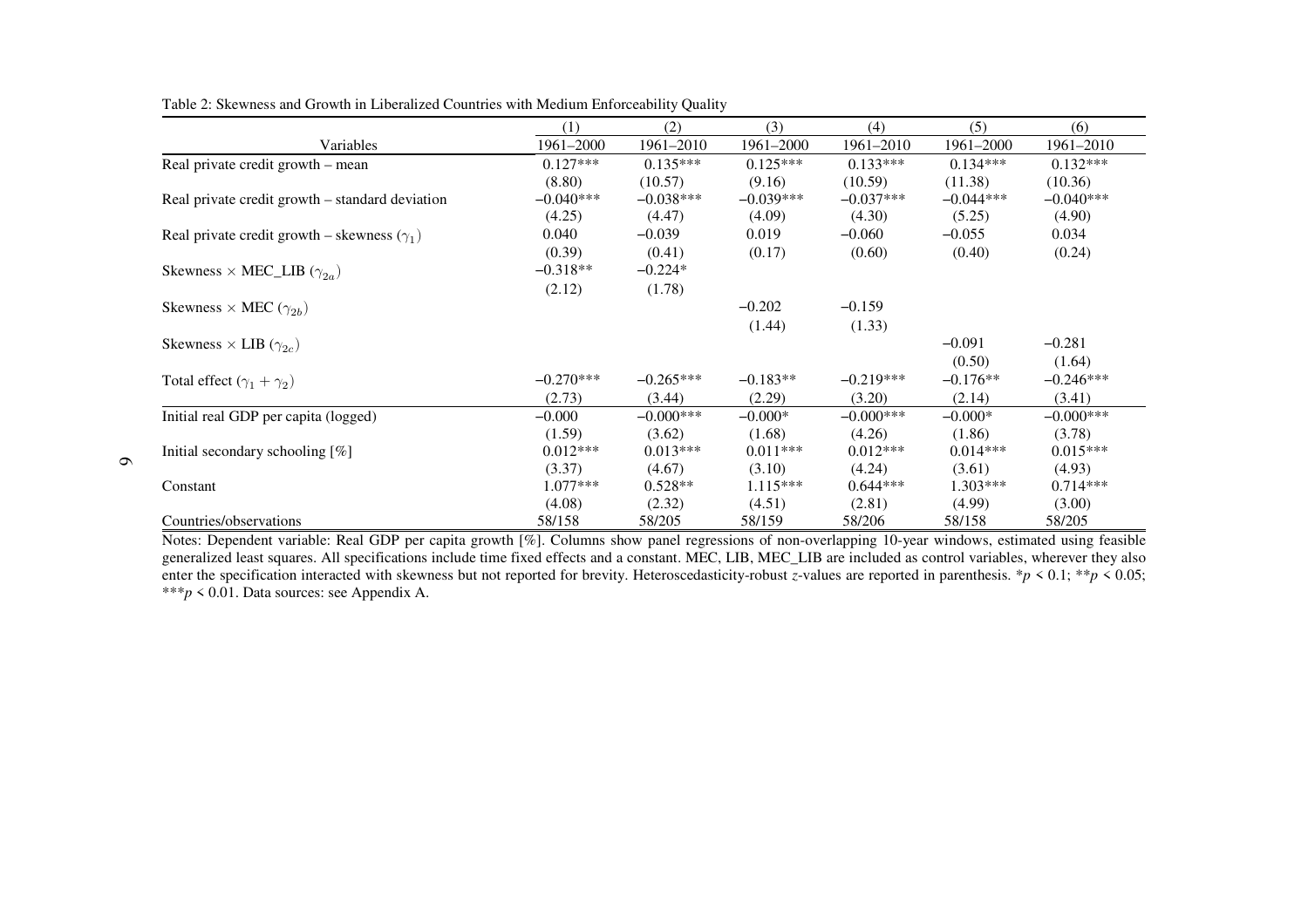|                                                 | (1)                | (2)              | (3)             | (4)         | (5)                                          |
|-------------------------------------------------|--------------------|------------------|-----------------|-------------|----------------------------------------------|
|                                                 | Full Sample:       |                  |                 |             |                                              |
|                                                 | 1874-2013          | Pre-World War I: | Interwar period |             | Post-World War II: Pre- and post-world wars: |
| Variables                                       | (excl. world wars) | 1874–1913        | 1924–1933       | 1954–2013   | $(2) + (4)$                                  |
| Real private credit growth – mean               | $0.045**$          | $0.086***$       | 0.027           | $0.060***$  | $0.068***$                                   |
|                                                 | (2.54)             | (2.93)           | (1.31)          | (2.70)      | (3.40)                                       |
| Real private credit growth – standard deviation | $-0.070***$        | $-0.044**$       | $-0.083**$      | $-0.131***$ | $-0.070***$                                  |
|                                                 | (4.40)             | (2.34)           | (2.57)          | (4.68)      | (4.12)                                       |
| Real private credit growth – skewness           | $-0.037$           | $-0.237**$       | $0.355*$        | $-0.182**$  | $-0.137*$                                    |
|                                                 | (0.51)             | (2.46)           | (1.79)          | (2.21)      | (1.83)                                       |
| Initial real GDP per capita (logged)            | $-0.104***$        | $-0.041**$       | $-0.096***$     | $-0.106***$ | $-0.097***$                                  |
|                                                 | (9.92)             | (2.39)           | (6.72)          | (10.16)     | (9.64)                                       |
| Initial secondary schooling $[\%]$              | $-0.002$           | $-0.002$         | $-0.017***$     | 0.001       | $-0.001$                                     |
|                                                 | (0.55)             | (0.47)           | (3.54)          | (0.28)      | (0.32)                                       |
| Constant                                        | $1.916***$         | $0.789**$        | $4.083***$      | $11.206***$ | $1.636***$                                   |
|                                                 | (5.79)             | (2.02)           | (8.55)          | (10.57)     | (5.11)                                       |
| Countries/observations                          | 17/172             | 17/53            | 17/17           | 17/102      | 17/155                                       |

#### Table 3: Skewness and Growth: An Historical Perspective (1874–2013)

Notes: Dependent variable: Real GDP per capita growth [%]. Columns show panel regressions of non-overlapping 10-year windows, estimated using feasible generalized least squares. All specifications include time fixed effects and a constant. Heteroscedasticity-robust *z*-values are reported in parenthesis. \**p* < 0.1; \*\**p* $0.05$ ;  $***p < 0.01$ . Due to data availability, initial schooling is proxied by the first available observation in each country (usually 1960) and should be interpreted with caution. Data sources: Jordà et al. (2017), World Bank WDI, own calculations.

 $\overline{\phantom{a}}$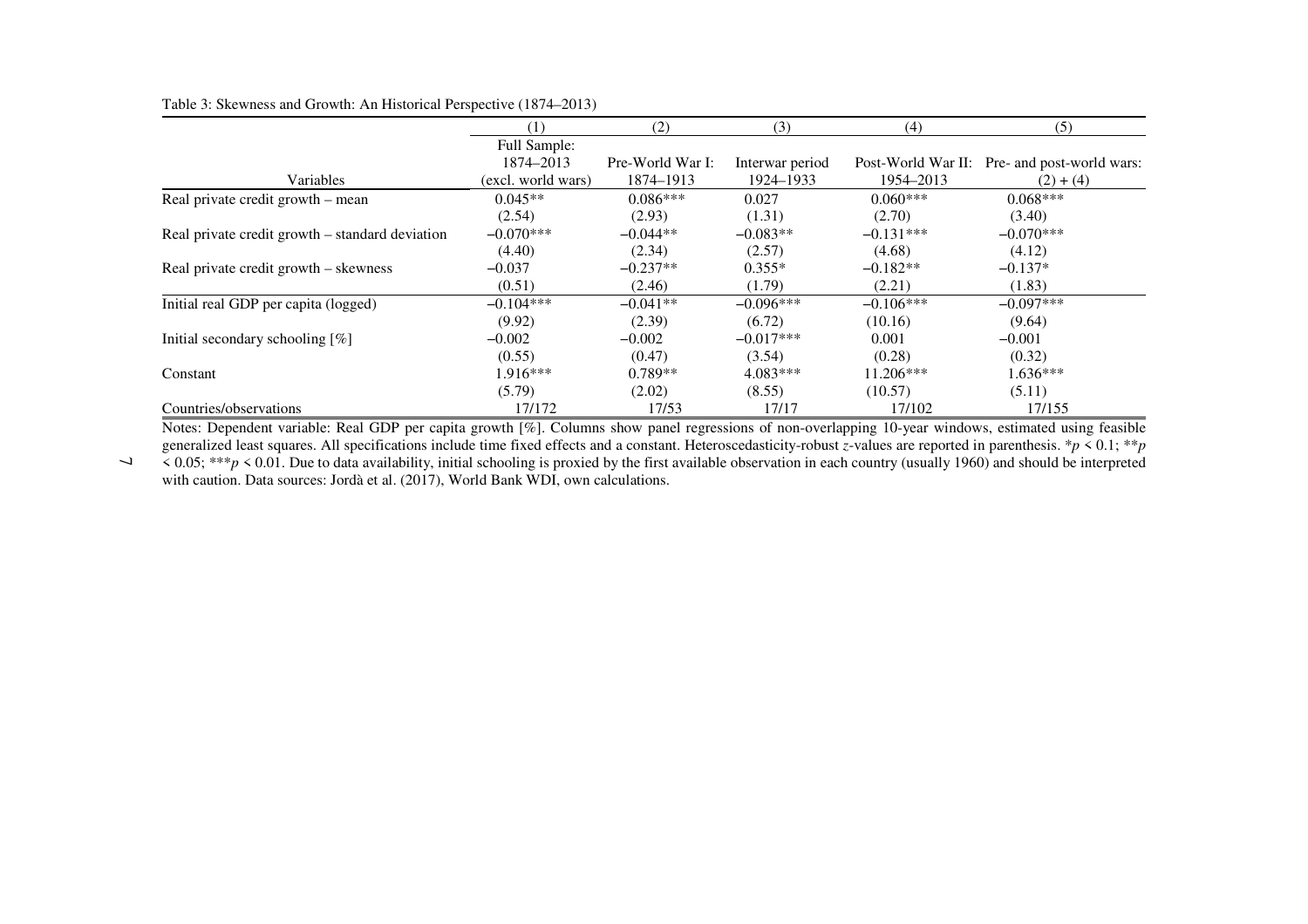#### *Evidence from historical data*

Finally, we analyze a dataset recently assembled by economic historians, ranging from 1874 to 2013 and covering 17 countries.<sup>7</sup> When considering the full sample, the effect of skewness on growth is negative but insignificant, as documented in Column (1) of Table 3. This finding can plausibly be attributed to the changes in the structure of the economy following war-years and thus structural breaks in the underlying data-generating process.

In subsamples, we observe a more diverse picture. In the earliest period, from 1874 to 1913, we find the strongest negative impact of skewness on growth, which is statistically significant. The interwar period, Column (3), displays an insignificant but positive coefficient – possibly due to the small number of observations, but also consistent with the view, that capital controls during this period were more strictly enforced. Finally, the most recent sample, reported in Column (4) confirms our analysis above. It covers nearly the same sample period, but uses a different dataset.<sup>8</sup> Here the coefficient is negative and significant, but smaller than in the prewar period.

#### **3. Conclusions**

-

The link between systemic crisis and growth, motivated by a theoretical model with limited contract enforceability, does not universally hold for all countries. It is strongest for countries with a moderate range of enforceability problems, but only to a much lesser extent applicable to today's advanced economies that were in the epicenter of the 2007/8 global financial crisis.

As the global financial crisis originated in the advanced industrialized economies, it is plausible that it mitigated the link between skewness and growth in the updated regressions. We find, however, that among the subset of financially liberalized economies, with a medium degree of contract enforceability problems, the coefficient remains significant with the expected sign. Thus, the theory is not challenged by the updated evidence.

It is important to keep in mind however, that one should nevertheless be cautious when attributing positive growth effects to financial crises – in the past or in the present. Financially liberalized economies with moderate contract enforceability take higher systemic risks and experience increased investment. They are on risky growth paths with higher mean growth rates, but also higher probabilities of realizing the downside risks in the form of financial crises. There are no normative implications of this observation, and it is for each country to decide which path to follow.

<sup>7</sup> Australia, Belgium, Canada, Denmark, Finland, France, Germany, Italy, Japan, the Netherlands, Norway, Portugal, Spain, Sweden, Switzerland, the United Kingdom and the United States.

<sup>&</sup>lt;sup>8</sup> Note that for the historical dataset, we do not have the schooling variable reaching all the way back to the prewar period. Instead, we use the earliest available data point for each respective country.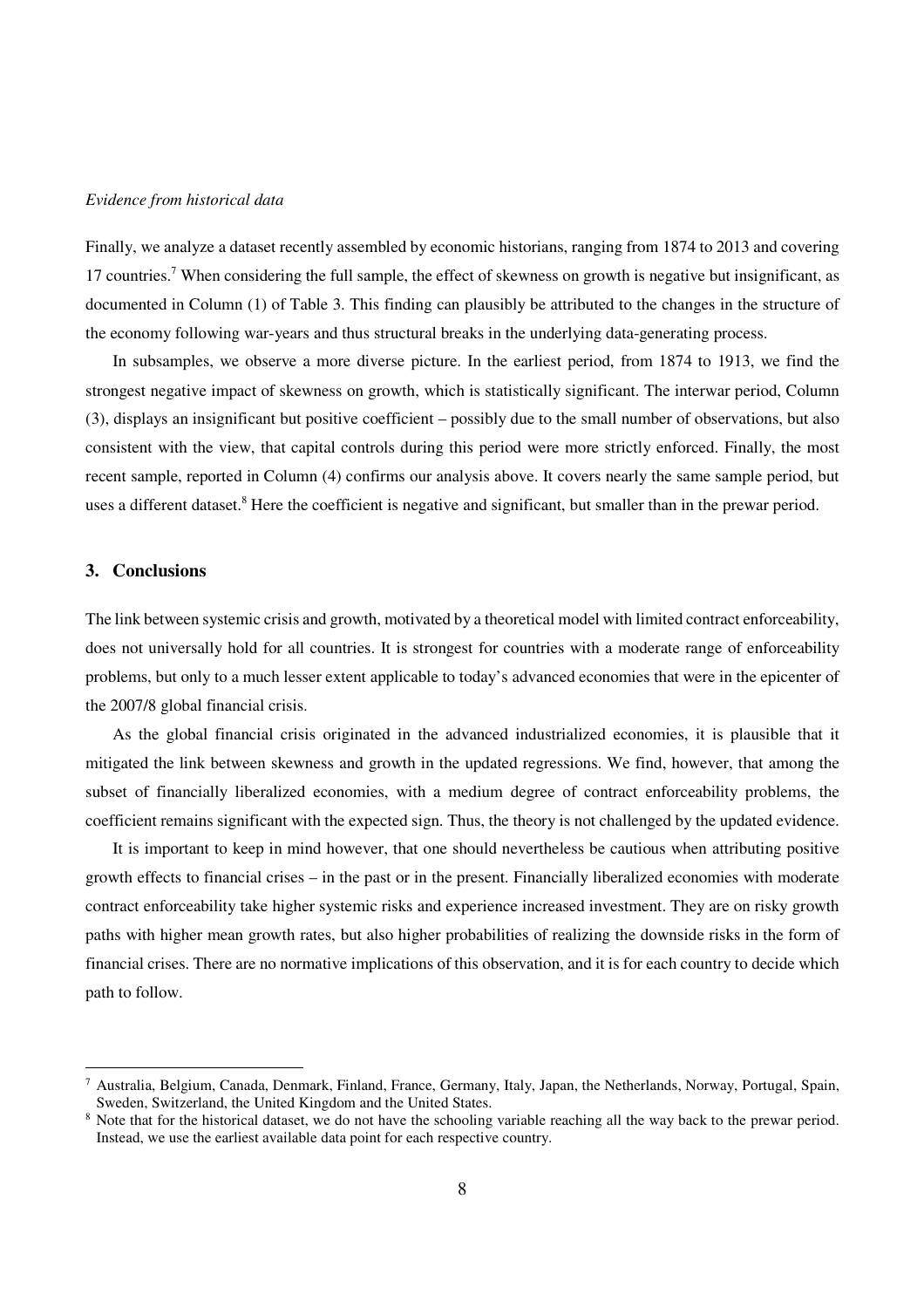#### **References**

- Arcand, Jean Louis, Enrico Berkes, and Ugo Panizza. "Too much finance?" *Journal of Economic Growth* 20.2 (2015): 105–148.
- Bekaert, Geert, Campbell R. Harvey, and Christian Lundblad. "Does financial liberalization spur growth?" *Journal of Financial Economics* 77.1 (2005): 3–55.
- Chinn, Menzie D., and Hiro Ito. "What matters for financial development? Capital controls, institutions, and interactions." *Journal of Development Economics* 81.1 (2006): 163–192.
- Gupta, Poonam, Kalpana Kochhar, and Sanjaya Panth. "Bank ownership and the effects of financial liberalization: evidence from India." *Indian Growth and Development Review* 8.1 (2015): 109–138.
- Henry, Peter Blair. "Capital account liberalization: Theory, evidence, and speculation." *Journal of Economic Literature* 45.4 (2007): 887–935.
- Jordà, Òscar, Moritz Schularick, and Alan M. Taylor. "Macrofinancial history and the new business cycle facts." *NBER Macroeconomics Annual* 31.1 (2017): 213–263.
- Kletzer, Kenneth M. "Liberalizing capital flows in India: Financial repression, macroeconomic policy, and gradual reforms." *India Policy Forum*. vol. 1. Global Economy and Development Program, The Brookings Institution, 2004.
- Law, Siong Hook, and Nirvikar Singh. "Does too much finance harm economic growth?" *Journal of Banking & Finance* 41 (2014): 36–44.
- Levine, Ross, Norman Loayza, and Thorsten Beck. "Financial intermediation and growth: Causality and causes." Journal of monetary Economics 46.1 (2000): 31-77.
- Popov, Alexander. "Evidence on finance and economic growth." In: Handbook of Finance and Development, Beck, T., Levine, R. (eds.), Edward Edgar Publishing (forthcoming).
- Quinn, Dennis P., and A. Maria Toyoda. "Does capital account liberalization lead to growth?" *The Review of Financial Studies* 21.3 (2008): 1403–1449.
- Rancière, Romain, Aaron Tornell, and Frank Westermann. "Systemic crises and growth." *Quarterly Journal of Economics* 123.1 (2008): 359–406.
- Rancière, Romain, and Aaron Tornell. "Financial Liberalization, Debt Mismatch, Allocative Efficiency, and Growth." *American Economic Journal: Macroeconomics* 8.2 (2016): 1-44.

Tornell, Aaron, Frank Westermann, and Lorenza Martinez. "Liberalization, growth, and financial crises: Lessons from Mexico and the developing world." *Brookings Papers on Economic Activity* 2003.2 (2003): 1–112.

Tornell, Aaron, and Frank Westermann. *Boom-Bust Cycles and Financial Liberalization.* MIT Press, 2005.